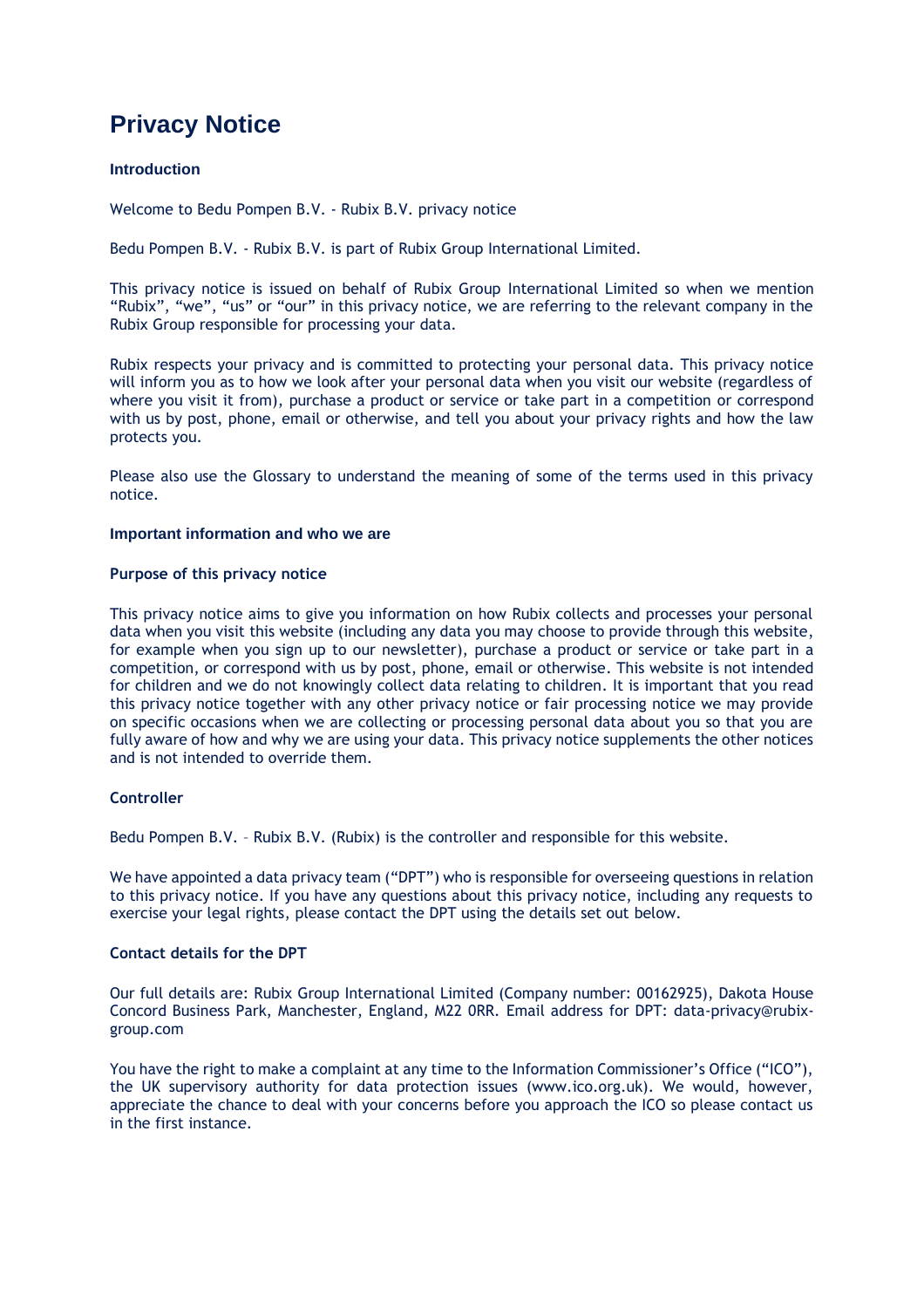# **Changes to the privacy notice and your duty to inform us of changes**

This version was last updated on 7 February 2022.

It is important that the personal data we hold about you is accurate and current. Please keep us informed if your personal data changes during your relationship with us.

## **Third-party links**

This website may include links to third-party websites, plug-ins and applications. Clicking on those links or enabling those connections may allow third parties to collect or share data about you. We do not control these third-party websites and are not responsible for their privacy statements. When you leave our website, we encourage you to read the privacy notice of every website you visit.

## **The data we collect about you**

Personal data, or personal information, means any information about an individual from which that person can be identified. It does not include data where the identity has been removed (anonymous data).

We may collect, use, store and transfer different kinds of personal data about you which we have grouped together as follows:

- Identity Data this may include your first name, maiden name, last name, username or similar identifier, marital status, title, date of birth and gender.
- Contact Data this may include your billing address, delivery address, email address and telephone numbers.
- Financial Data this may include your bank account and payment card details.
- Transaction Data this may include details about payments to and from you and other details of products and services you have purchased from us.
- Technical Data this may include your internet protocol (IP) address, your login data, browser type and version, time zone setting and location, browser plug-in types and versions, operating system and platform and other technology on the devices you use to access this website.
- Profile Data this may include your username and password, purchases or orders made by you, your interests, preferences, feedback and survey responses.
- Usage Data this may include information about how you use our website, products and services.
- Marketing and Communications Data this may include your preferences in receiving marketing from us and our third parties and your communication preferences.

We may also collect, use and share Aggregated Data such as statistical or demographic data for any purpose. Aggregated Data may be derived from your personal data but is not considered personal data in law as this data does not directly or indirectly reveal your identity. For example, we may aggregate your Usage Data to calculate the percentage of users accessing a specific website feature. However, if we combine or connect Aggregated Data with your personal data so that it can directly or indirectly identify you, we treat the combined data as personal data which will be used in accordance with this privacy notice.

We do not collect any Special Categories of Personal Data about you (this includes details about your race or ethnicity, religious or philosophical beliefs, sex life, sexual orientation, political opinions, trade union membership, information about your health and genetic and biometric data). Nor do we collect any information about criminal convictions and offences.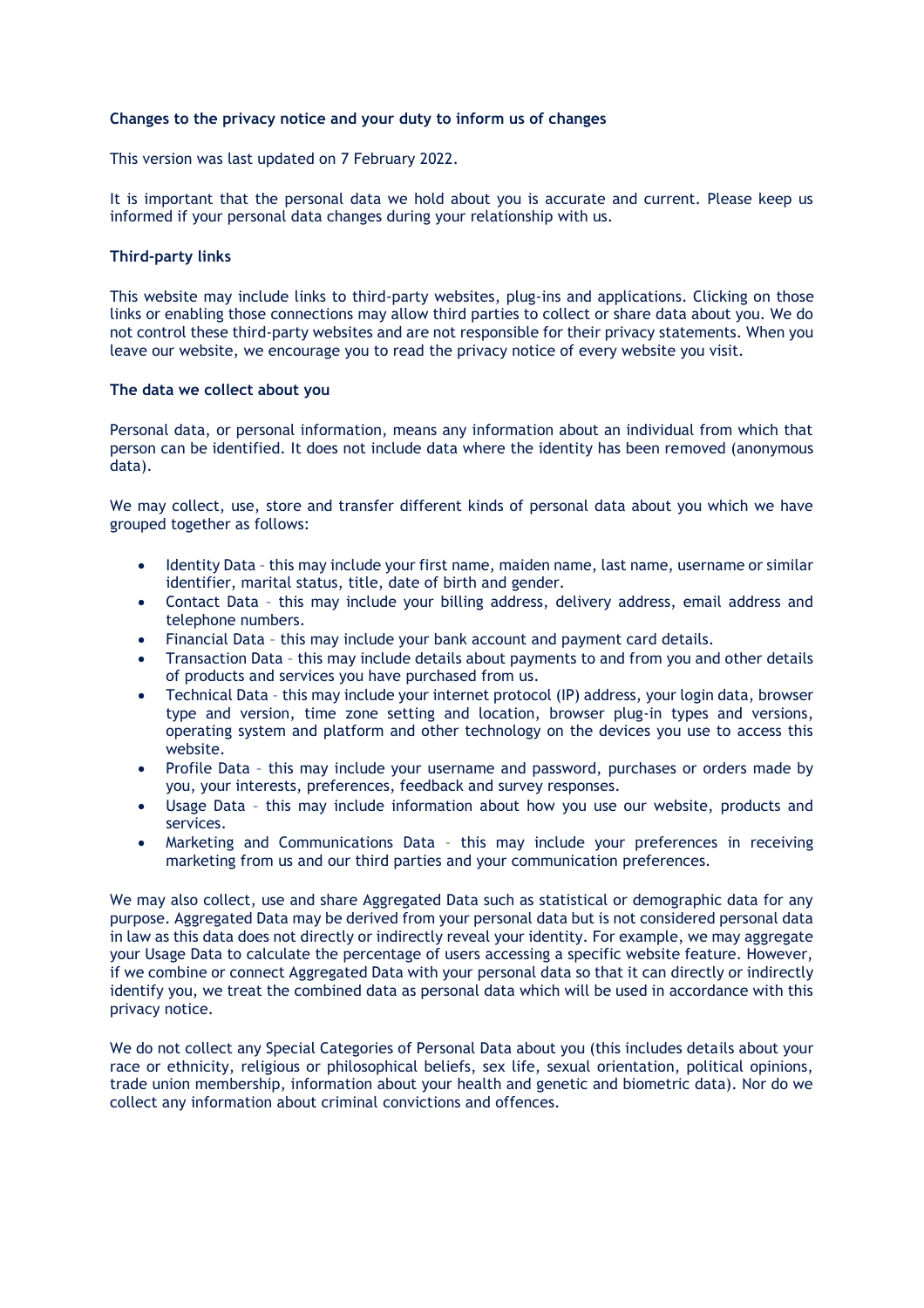## **If you fail to provide personal data**

Where we need to collect personal data by law, or under the terms of a contract we have with you and you fail to provide that data when requested, we may not be able to perform the contract we have or are trying to enter into with you (for example, to provide you with goods or services). In this case, we may have to cancel a product or service you have with us but we will notify you if this is the case at the time.

## **How is your personal data collected?**

We use different methods to collect personal data from and about you including through:

- Direct interactions. You may give us your Identity, Contact and Financial Data by filling in forms or by corresponding with us by post, phone, email or otherwise. This includes personal data you provide when you:
	- o apply for our products or services;
	- o create an account on our website;
	- o subscribe to our service or publications;
	- o request marketing to be sent to you;
	- o enter a competition, promotion or survey; or
	- o give us some feedback.
- Automated technologies or interactions. As you interact with our website, we may automatically collect Technical Data about your equipment, browsing actions and patterns.

We collect this personal data by using cookies, server logs and other similar technologies.

We may also receive Technical Data about you if you visit other websites employing our cookies. Please see our cookie policy, which is published on our website for further details.

Third parties or publicly available sources. We may collect or receive personal data about you from various third parties who have your consent to pass your details to us and from publicly available sources.

## **How we use your personal data**

We will only use your personal data when the law allows us to. Most commonly, we will use your personal data in the following circumstances:

- Where we need to perform the contract we are about to enter into or have entered into with you.
- Where it is necessary for our legitimate interests (or those of a third party) and your interests and fundamental rights do not override those interests.
- Where we need to comply with a legal or regulatory obligation.

Generally we do not rely on consent as a legal basis for processing your personal data other than in relation to sending third party direct marketing communications to you via email or text message. You have the right to withdraw consent to marketing at any time by contacting us.

## **Purposes for which we will use your personal data**

We have set out below, in a table format, a description of all the ways we plan to use your personal data, and which of the legal bases we may rely on to do so. We have also identified what our legitimate interests are where appropriate.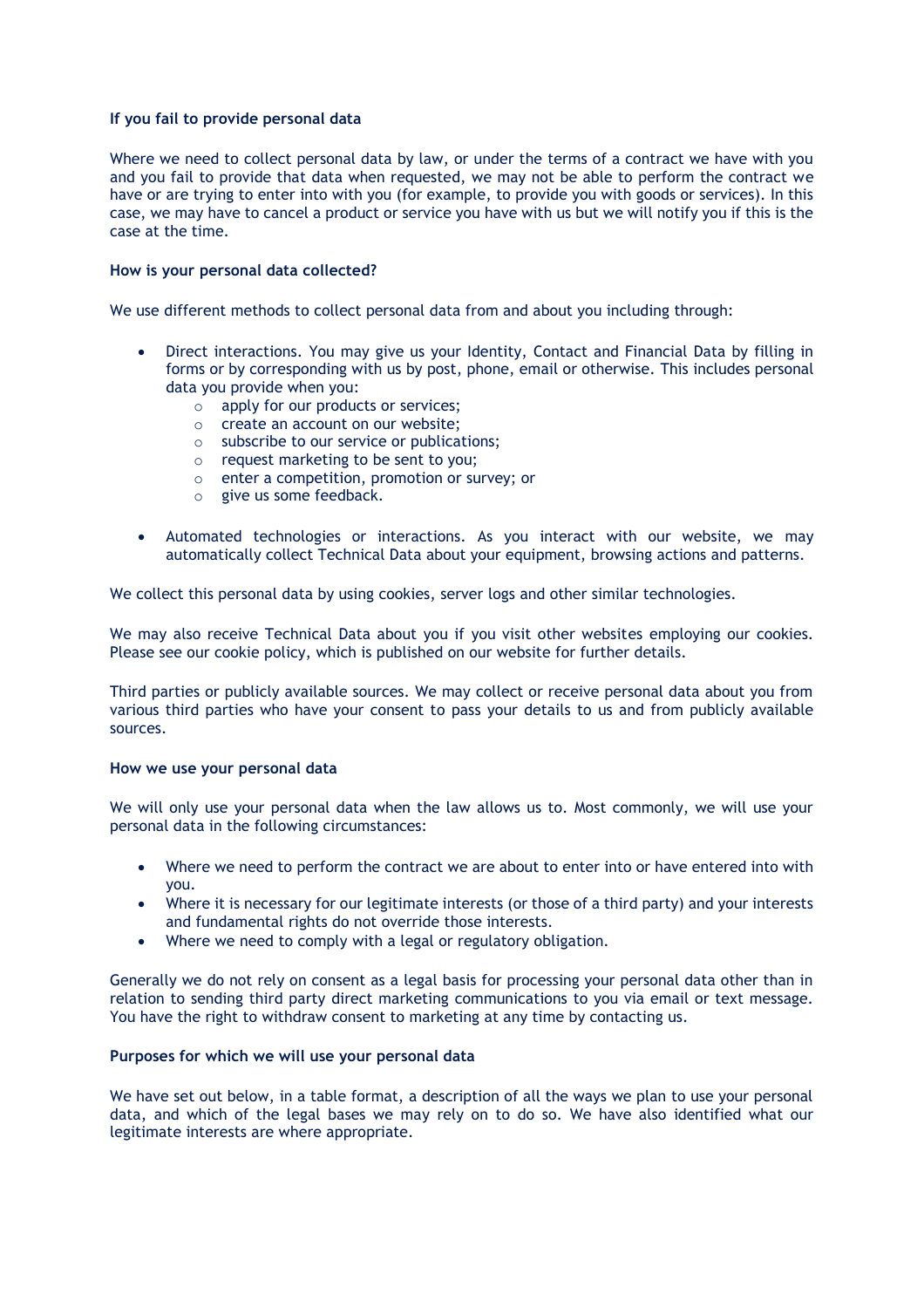**Note** that we may process your personal data for more than one lawful basis depending on the specific purpose for which we are using your data. Please contact us if you need details about the specific legal basis we are relying on to process your personal data where more than one basis has been set out in the table below.

| <b>Purpose/Activity</b>                                                                                                                                                                                                                                                                                                                                   | Type of data                                                                                                         | Lawful basis for processing including<br>basis of legitimate interest                                                                                                                                                                                                                                       |
|-----------------------------------------------------------------------------------------------------------------------------------------------------------------------------------------------------------------------------------------------------------------------------------------------------------------------------------------------------------|----------------------------------------------------------------------------------------------------------------------|-------------------------------------------------------------------------------------------------------------------------------------------------------------------------------------------------------------------------------------------------------------------------------------------------------------|
| To register you as a new<br>customer or supplier                                                                                                                                                                                                                                                                                                          | (a) Identity<br>(b)<br>Contact                                                                                       | Performance of a contract with you                                                                                                                                                                                                                                                                          |
| To process and deliver your /<br>our order including:<br>(a)<br>Manage payments, fees and<br>charges (b) perform credit risk<br>assessments (including but not<br>limited to referral to Credit<br>Reference Agencies to assess<br>creditworthiness, check your<br>identity and prevent criminal<br>activity) (c) Collect and<br>recover money owed to us | Identity<br>(b)<br>(a)<br>Contact (c) Financial<br>(d) Transaction<br>(e)<br>Marketing<br>and<br>Communications      | (a) Performance of a contract with you<br>(b) Necessary for our legitimate<br>interests (to recover debts due to us)                                                                                                                                                                                        |
| To manage our relationship<br>with you which will include:<br>(a) Notifying you<br>about<br>changes to our terms or<br>privacy policy (b) Asking you<br>to leave a review or take a<br>survey                                                                                                                                                             | Identity<br>(a)<br>(b)<br>Contact (c) Profile (d)<br>Marketing<br>and<br>Communications                              | (a) Performance of a contract with you<br>(b) Necessary to comply with a legal<br>obligation (c) Necessary for<br>our<br>legitimate interests (to keep our<br>records updated and to study how<br>customers use our products/services)                                                                      |
| To enable you to partake in a<br>prize draw, competition or<br>complete a survey                                                                                                                                                                                                                                                                          | Identity<br>(b)<br>(a)<br>Contact (c) Profile (d)<br>Usage (e) Marketing<br>and Communications                       | (a) Performance of a contract with you<br>(b) Necessary for our legitimate<br>interests (to study how customers use<br>our products/services, to develop<br>them and grow our business)                                                                                                                     |
| To administer and protect our<br>business and this website<br>troubleshooting,<br>(including)<br>data analysis, testing, system<br>maintenance,<br>support,<br>reporting and hosting of data)                                                                                                                                                             | Identity (b)<br>(a)<br>Contact(c) Technical                                                                          | (a) Necessary for our legitimate<br>interests (for running our business,<br>provision of administration and IT<br>services, network security, to prevent<br>fraud and in the context of a business<br>reorganisation or group restructuring<br>exercise) (b) Necessary to comply with<br>a legal obligation |
| deliver<br>relevant<br>To<br>any<br>website<br>content<br>and<br>advertisements to you<br>and<br>measure or understand the<br>effectiveness<br><sub>of</sub><br>the<br>advertising we may serve to<br>you                                                                                                                                                 | (a)<br>Identity(b)<br>Contact(c) Profile(d)<br>Marketing<br>Usage(e)<br>and<br>Communications(f)<br><b>Technical</b> | Necessary for our legitimate interests<br>(to study how customers use our<br>products/services, to develop them,<br>to grow our business and to inform our<br>marketing strategy)                                                                                                                           |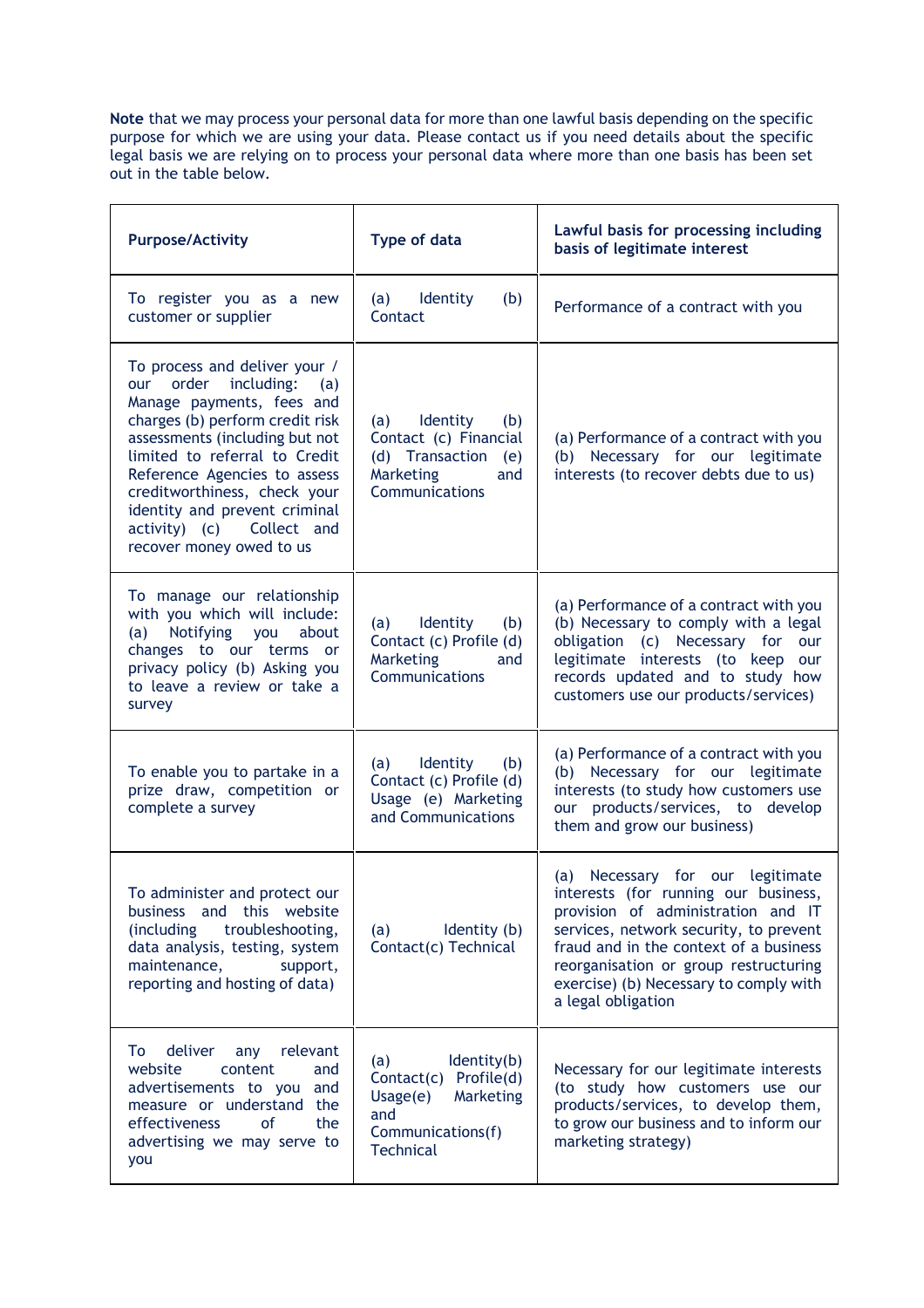| To use data analytics to<br>improve our website,<br>products/services, marketing,<br>customer relationships and<br>experiences | Technical(b)<br>(a)<br><b>Usage</b>                                  | Necessary for our legitimate interests<br>(to define types of customers for our<br>products and services, to keep our<br>website updated and relevant, to<br>develop our business and to inform our<br>marketing strategy) |
|--------------------------------------------------------------------------------------------------------------------------------|----------------------------------------------------------------------|----------------------------------------------------------------------------------------------------------------------------------------------------------------------------------------------------------------------------|
| To make suggestions<br>and<br>recommendations to<br><b>VOU</b><br>about goods or services that<br>may be of interest to you    | Identity(b)<br>(a)<br>Context(c)<br>Technical(d) Usage(e)<br>Profile | Necessary for our legitimate interests<br>(to develop our products/services and<br>grow our business)                                                                                                                      |
| To register you as a job<br>applicant (as described in our<br>job applicant privacy notice)                                    | (a) Identity<br>(b) (b) contact                                      | Performance of a contract with you                                                                                                                                                                                         |

## **Marketing**

We strive to provide you with choices regarding certain personal data uses, particularly around marketing and advertising.

## **Promotional offers from us**

We may use your Identity, Contact, Technical, Usage and Profile Data to form a view on what we think you may want or need, or what may be of interest to you. This is how we decide which products, services and offers may be relevant for you (we call this marketing).

You will receive marketing communications from us if you have requested information from us or purchased goods or services from us or if you provided us with your details when you entered a competition or registered for a promotion and, in each case, you have not opted out of receiving that marketing.

## **Third-party direct marketing**

We will get your express opt-in consent before we share your personal data with any company outside the Rubix Group for third-party direct marketing purposes. Note that we may, however, share your personal data with our external marketing agencies for the purpose of conducting Rubix Group surveys or promotions administered on our behalf by our external marketing agencies provided that, in each case, you have not opted out of receiving such marketing.

## **Opting out**

You can ask us or third parties to stop sending you marketing messages at any time by contacting us at any time. Where you opt out of receiving these marketing messages, this will not apply to personal data provided to us as a result of a product/service purchase, warranty registration, product/service experience or other transactions.

## **Cookies**

You can set your browser to refuse all or some browser cookies, or to alert you when websites set or access cookies. If you disable or refuse cookies, please note that some parts of this website may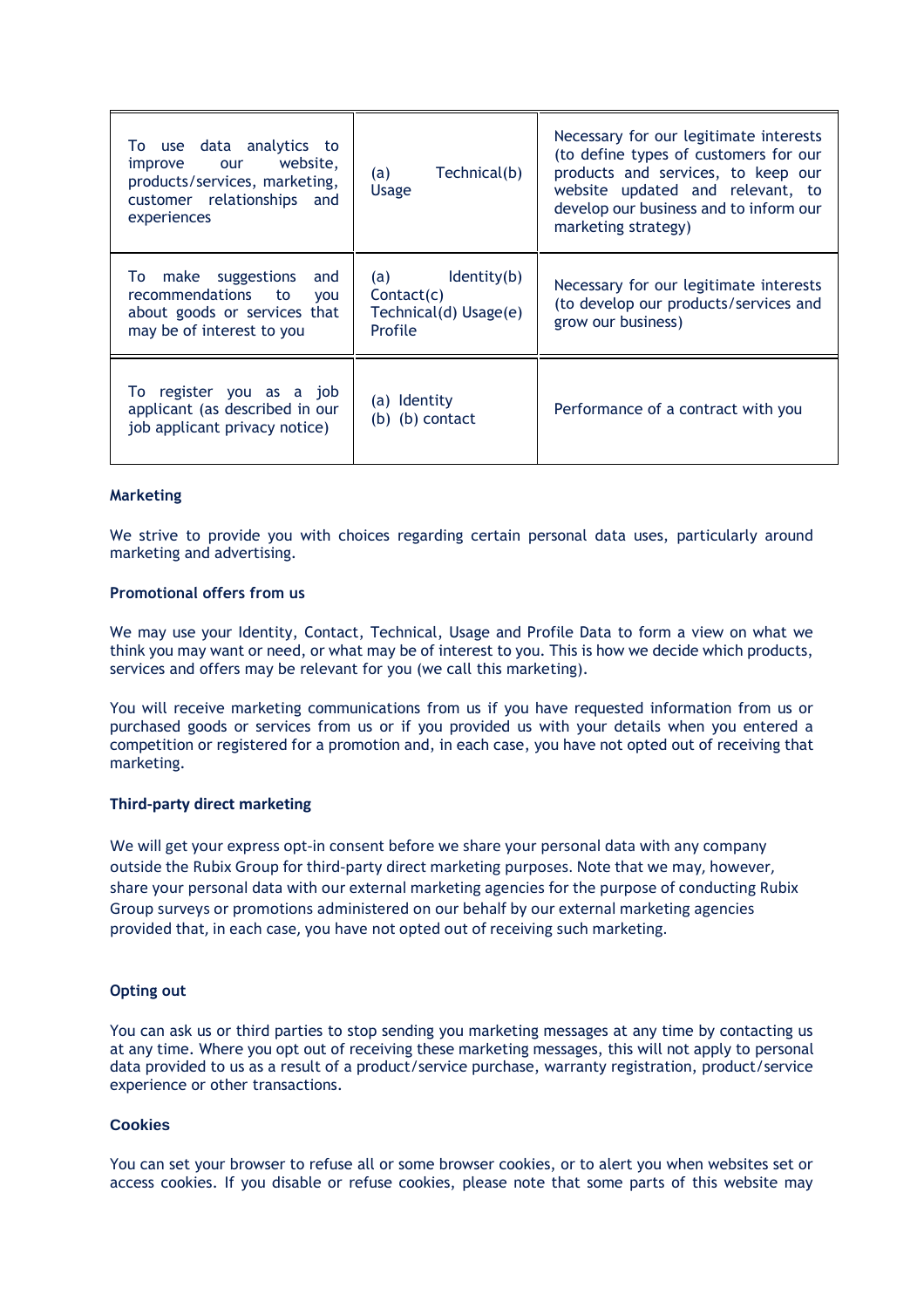become inaccessible or not function properly. For more information about the cookies we use, please see our cookie policy, which is published on our website.

#### **Change of purpose**

We will only use your personal data for the purposes for which we collected it, unless we reasonably consider that we need to use it for another reason and that reason is compatible with the original purpose. If you wish to get an explanation as to how the processing for the new purpose is compatible with the original purpose, please contact us.

If we need to use your personal data for an unrelated purpose, we will notify you and we will explain the legal basis which allows us to do so.

Please note that we may process your personal data without your knowledge or consent, in compliance with the above rules, where this is required or permitted by law.

#### **Disclosures of your personal data**

We may have to share your personal data with the parties set out below for the purposes set out in the table in paragraph 4 above.

- Internal Third Parties as set out in the Glossary.
- **External Third Parties as set out in the Glossary.**
- Third parties to whom we may choose to sell, transfer, or merge parts of our business or our assets.

Alternatively, we may seek to acquire other businesses or merge with them. If a change happens to our business, then the new owners may use your personal data in the same way as set out in this privacy notice.

We require all third parties to respect the security of your personal data and to treat it in accordance with the law. We do not allow our third party service providers to use your personal data for their own purposes and only permit them to process your personal data for specified purposes and in accordance with our instructions.

We may share your personal data with Credit Reference Agencies for the purposes of credit risk assessment and they will give us information about you, such as your financial history. We do this to assess creditworthiness, check your identity, manage your account, trace and recover debts and prevent criminal activity. We may also continue to exchange information about you with Credit Reference Agencies on an ongoing basis, including about your settled accounts and any debts not fully paid on time. Credit Reference Agencies may share the data with other organisations for the purposes of credit risk assessment and to prevent criminal activity.

#### **International transfers**

We may need to share your personal data within the Rubix Group. This could involve transferring your data outside the European Economic Area (EEA).

We ensure your personal data is protected by requiring all our group companies to which we will share your personal data to follow the same rules when processing your personal data.

Some of our external third parties are based outside the EEA so their processing of your personal data will involve a transfer of data outside the EEA.

Whenever we transfer your personal data out of the EEA, we ensure a similar degree of protection is afforded to it by ensuring at least one of the following safeguards is implemented: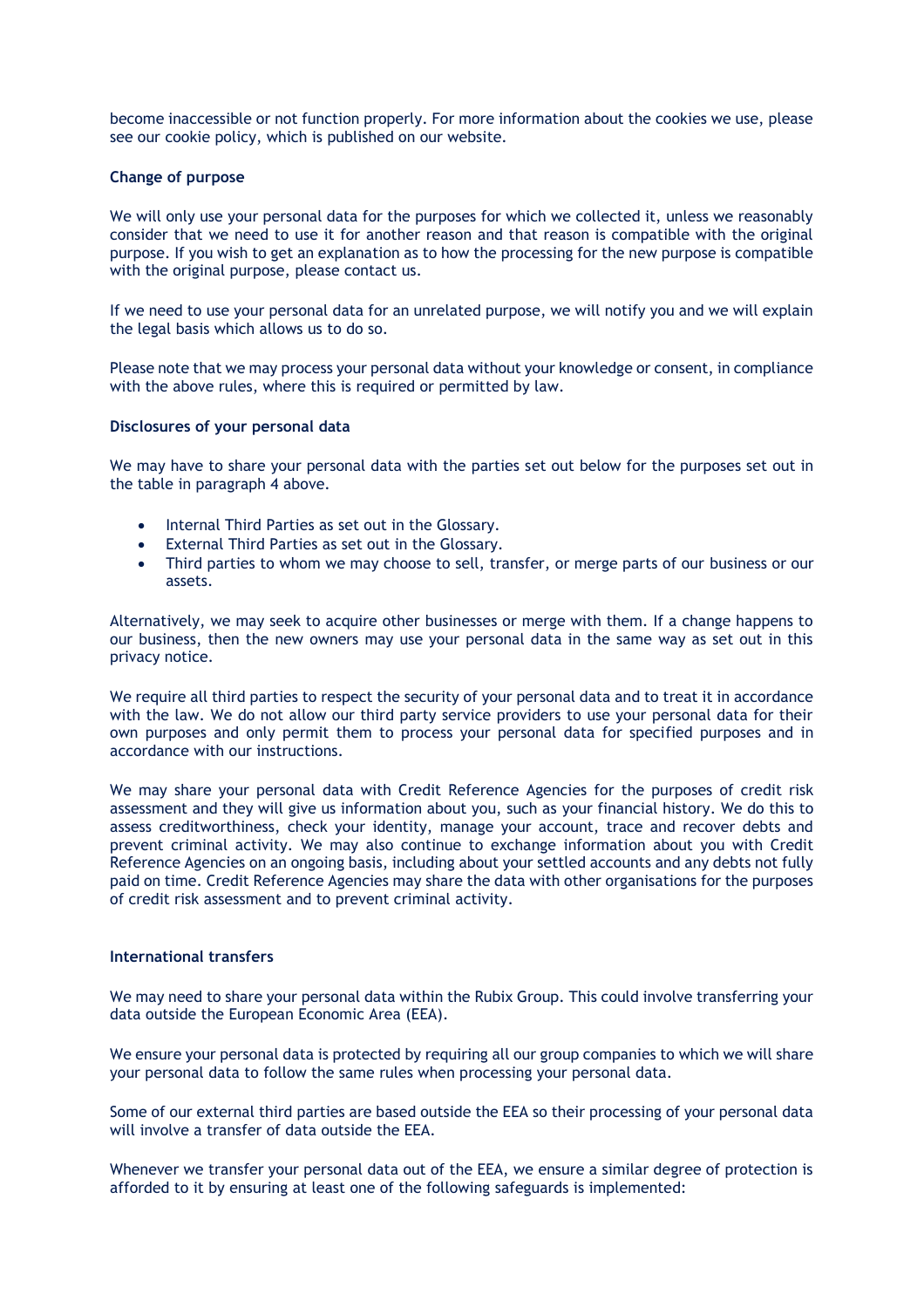- We will only transfer your personal data to countries that have been deemed to provide an adequate level of protection for personal data by the European Commission. For further details, see European Commission: Adequacy of the protection of personal data in non-EU countries.
- Where we use certain service providers, we may use specific contracts approved by the European Commission which give personal data the same protection it has in Europe. For further details, see European Commission: Model contracts for the transfer of personal data to third countries.
- Where we use providers based in the US, we may transfer data to them if they are part of the Privacy Shield which requires them to provide similar protection to personal data shared between the Europe and the US. Please contact us if you want further information on the specific mechanism used by us when transferring your personal data out of the EEA.

# **Privacy Shield**

Please contact us if you want further information on the specific mechanism used by us when transferring your personal data out of the EEA.

## **Data security**

We have put in place appropriate security measures to prevent your personal data from being accidentally lost, used or accessed in an unauthorised way, altered or disclosed. In addition, we limit access to your personal data to those employees, agents, contractors and other third parties who have a business need to know. They will only process your personal data on our instructions and they are subject to a duty of confidentiality.

We have put in place procedures to deal with any suspected personal data breach and will notify you and any applicable regulator of a breach where we are legally required to do so.

#### **Data retention**

How long will you use my personal data for?

We will only retain your personal data for as long as necessary to fulfil the purposes we collected it for, including for the purposes of satisfying any legal, accounting, or reporting requirements.

To determine the appropriate retention period for personal data, we consider the amount, nature, and sensitivity of the personal data, the potential risk of harm from unauthorised use or disclosure of your personal data, the purposes for which we process your personal data and whether we can achieve those purposes through other means, and the applicable legal requirements.

Details of retention periods for different aspects of your personal data are available in our retention policy which you can request from us by contacting us.

## **Your Legal Rights**

Under certain circumstances, you have rights under data protection laws in relation to your personal data. You have the right to:

- Request access to your personal data (commonly known as a "data subject access request"). This enables you to receive a copy of the personal data we hold about you and to check that we are lawfully processing it.
- Request correction of the personal data that we hold about you. This enables you to have any incomplete or inaccurate data we hold about you corrected, though we may need to verify the accuracy of the new data you provide to us.
- Request erasure of your personal data. This enables you to ask us to delete or remove personal data where there is no good reason for us continuing to process it. You also have the right to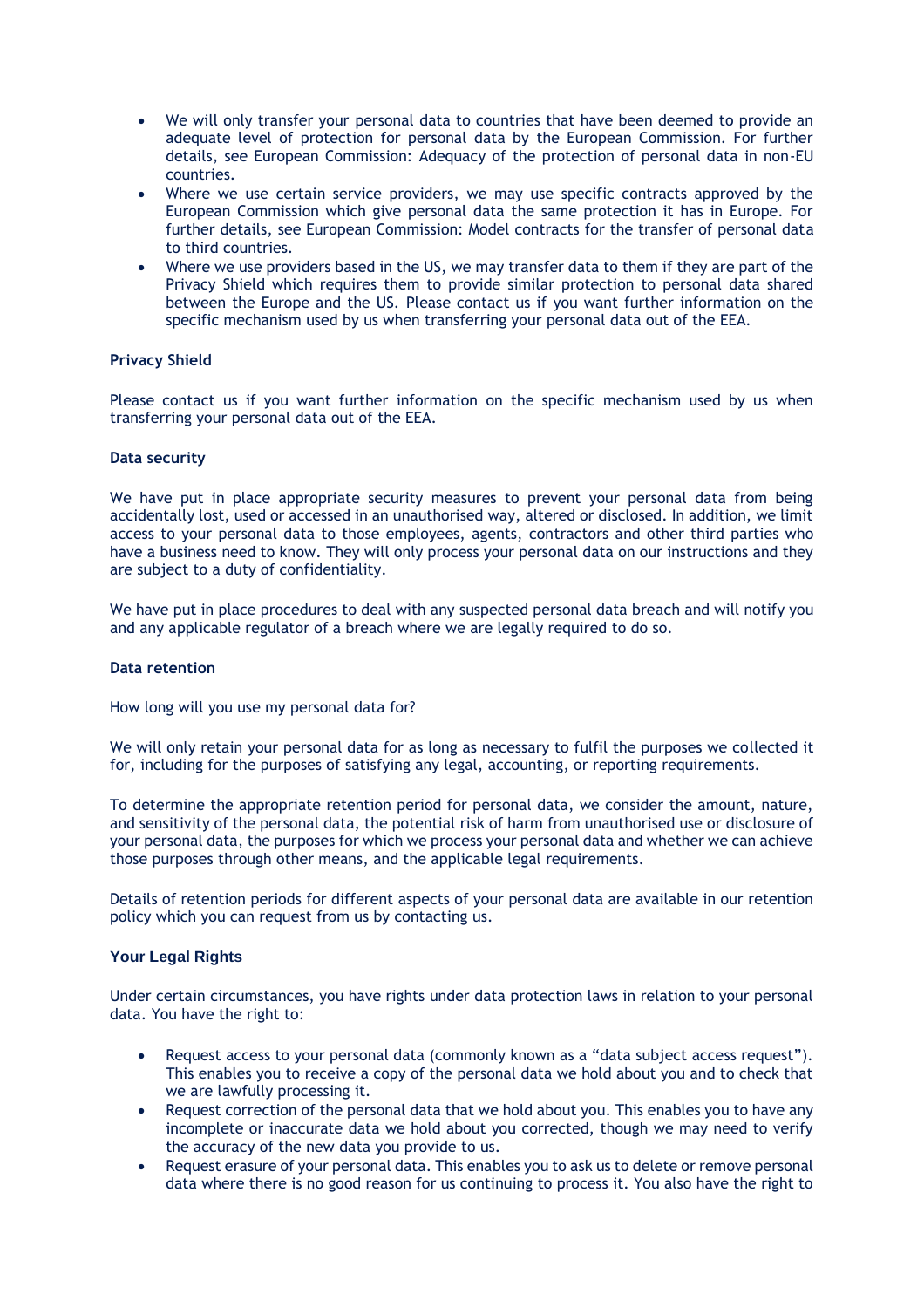ask us to delete or remove your personal data where you have successfully exercised your right to object to processing (see below), where we may have processed your information unlawfully or where we are required to erase your personal data to comply with local law. Note, however, that we may not always be able to comply with your request of erasure for specific legal reasons which will be notified to you, if applicable, at the time of your request.

- Object to processing of your personal data where we are relying on a legitimate interest (or those of a third party) and there is something about your particular situation which makes you want to object to processing on this ground as you feel it impacts on your fundamental rights and freedoms. You also have the right to object where we are processing your personal data for direct marketing purposes. In some cases, we may demonstrate that we have compelling legitimate grounds to process your information which override your rights and freedoms.
- Request restriction of processing of your personal data. This enables you to ask us to suspend the processing of your personal data in the following scenarios: (a) if you want us to establish the data's accuracy; (b) where our use of the data is unlawful but you do not want us to erase it; (c) where you need us to hold the data even if we no longer require it as you need it to establish, exercise or defend legal claims; or (d) you have objected to our use of your data but we need to verify whether we have overriding legitimate grounds to use it.
- Request the transfer of your personal data to you or to a third party. We will provide to you, or a third party you have chosen, your personal data in a structured, commonly used, machine readable format. Note that this right only applies to automated information which you initially provided consent for us to use or where we used the information to perform a contract with you.
- Withdraw consent at any time where we are relying on consent to process your personal data. However, this will not affect the lawfulness of any processing carried out before you withdraw your consent. If you withdraw your consent, we may not be able to provide certain products or services to you. We will advise you if this is the case at the time you withdraw your consent. If you wish to exercise any of the rights set out above, please contact our DPT, using the contact details at paragraph 4 above.

#### **No fee usually required**

You will not have to pay a fee to access your personal data (or to exercise any of the other rights).

However, we may charge a reasonable fee if your request is clearly unfounded, repetitive or excessive. Alternatively, we may refuse to comply with your request in these circumstances.

#### **What we may need from you**

We may need to request specific information from you to help us confirm your identity and ensure your right to access your personal data (or to exercise any of your other rights). This is a security measure to ensure that personal data is not disclosed to any person who has no right to receive it. We may also contact you to ask you for further information in relation to your request to speed up our response.

#### **Time limit to respond**

We try to respond to all legitimate requests within one month. Occasionally it may take us longer than a month if your request is particularly complex or you have made a number of requests. In this case, we will notify you and keep you updated.

## **Glossary**

# **LAWFUL BASIS**

Legitimate Interest means the interest of our business in conducting and managing our business to enable us to give you the best service/product and the best and most secure experience. We make sure we consider and balance any potential impact on you (both positive and negative) and your rights